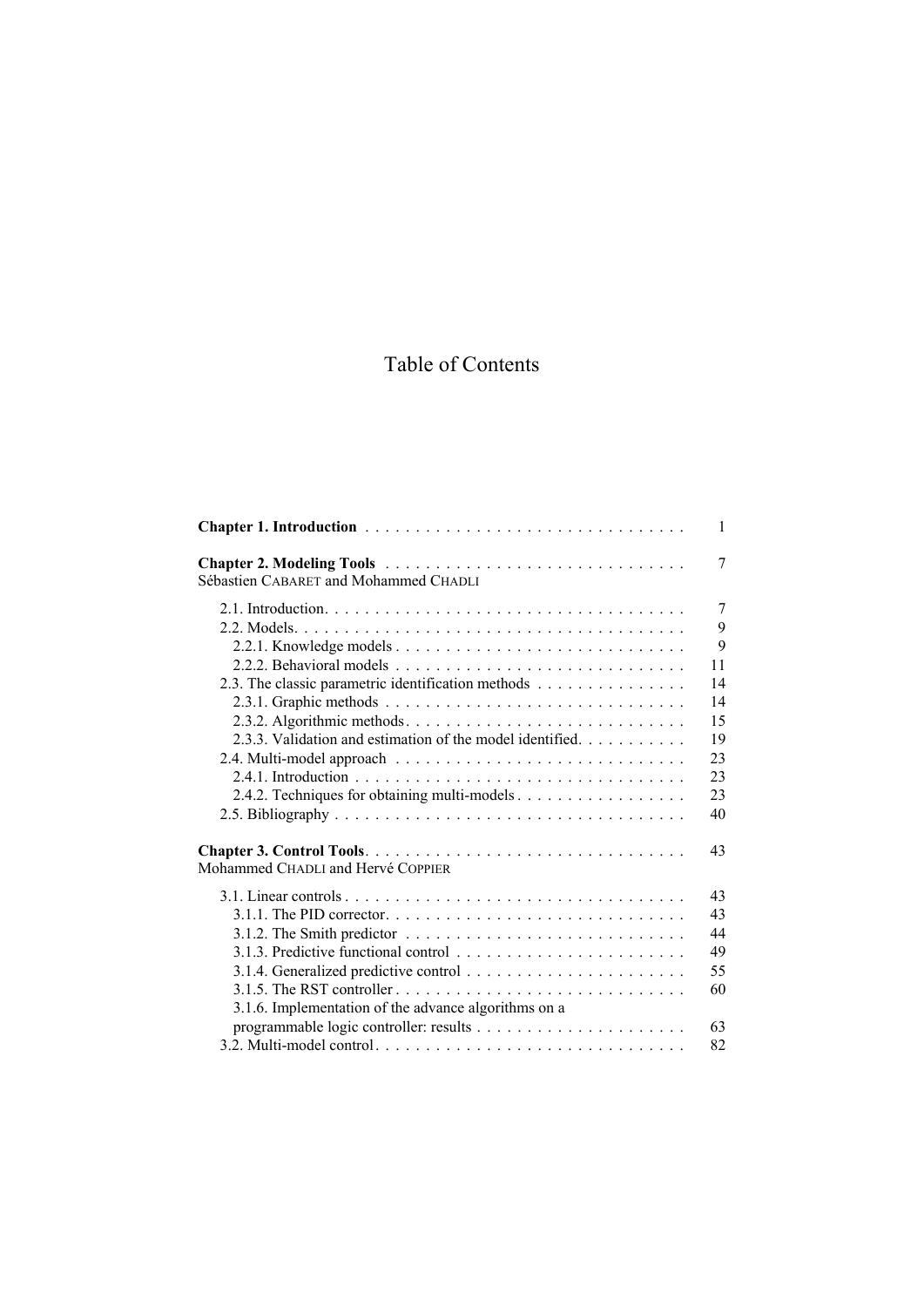## vi Command-control for Real-time Systems

|                                                                 | 82  |
|-----------------------------------------------------------------|-----|
|                                                                 | 83  |
|                                                                 | 86  |
|                                                                 | 90  |
|                                                                 | 93  |
|                                                                 | 97  |
|                                                                 | 98  |
| Marco PEZZETTI, Hervé COPPIER and Mohammed CHADLI               | 103 |
|                                                                 | 103 |
| 4.1.1. Cryogenics and its applications at CERN.                 | 103 |
|                                                                 | 109 |
| 4.2. Modeling and control of a cryogenic exchanger for the      |     |
|                                                                 | 112 |
| 4.2.1. Description of the cryogenic installations in the        |     |
|                                                                 | 115 |
|                                                                 | 118 |
| 4.2.3. The TDC (Time Delay Control) corrector: application to a |     |
|                                                                 | 120 |
| 4.3. Modeling and control of the cryogenics of the ATLAS        |     |
|                                                                 | 128 |
|                                                                 | 128 |
| 4.3.2. Process of identification of cryogenic systems.          | 130 |
| 4.3.3. Experimental protocol of parametric identification       | 136 |
|                                                                 | 142 |
| 4.3.5. Compensation for the delay with a Smith controller based |     |
|                                                                 | 149 |
|                                                                 | 151 |
|                                                                 | 158 |
|                                                                 | 159 |
|                                                                 | 160 |
|                                                                 | 160 |
|                                                                 | 160 |
|                                                                 | 164 |
|                                                                 |     |
| <b>Chapter 5. Applications to a Thermal System and</b>          | 165 |
| Sébastien CABARET and Hervé COPPIER                             |     |
| 5.1. Advanced control of the steam temperature on exiting a     |     |
|                                                                 | 165 |
|                                                                 | 165 |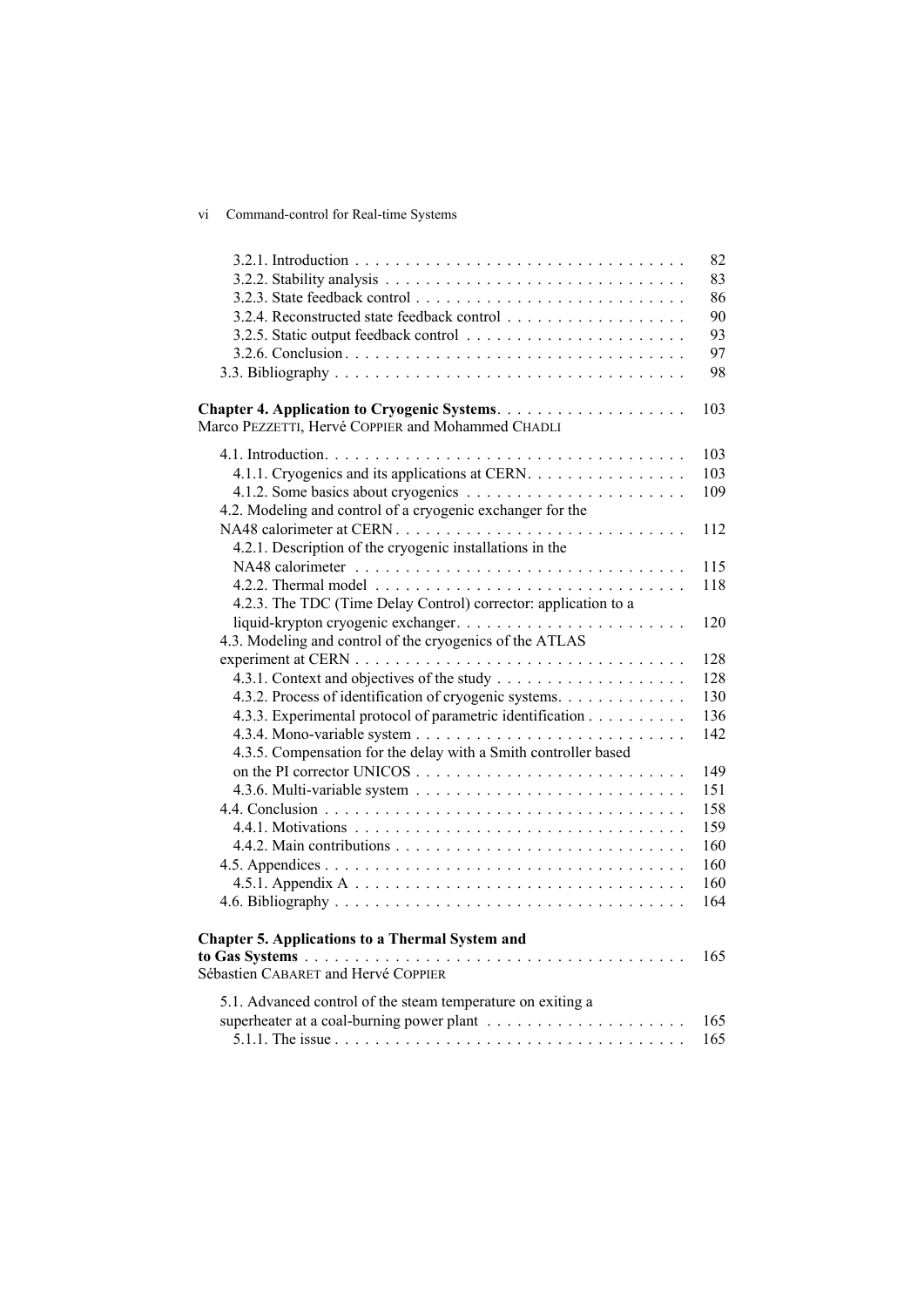Table of Contents vii

|                                                                                               | 166 |
|-----------------------------------------------------------------------------------------------|-----|
| 5.1.3. Multi-order regulator: 4th-order IMC                                                   | 169 |
|                                                                                               | 171 |
|                                                                                               | 174 |
|                                                                                               | 174 |
| 5.2.2. The major regulations $\ldots \ldots \ldots \ldots \ldots \ldots \ldots \ldots \ldots$ | 180 |
| 5.2.3. The control system and acquisition of measurements.                                    | 183 |
| 5.2.4. Modeling, identification and experimental results.                                     | 184 |
|                                                                                               | 202 |
|                                                                                               | 202 |
|                                                                                               | 203 |
| Elie KAFROUNI and Mohammed CHADLI                                                             |     |
|                                                                                               | 203 |
|                                                                                               | 204 |
|                                                                                               | 205 |
|                                                                                               | 206 |
|                                                                                               | 206 |
|                                                                                               | 207 |
| 6.3.3. Functional specification of the interface                                              | 211 |
| 6.3.4. Limit of articular position and velocities                                             | 238 |
|                                                                                               | 248 |
|                                                                                               | 259 |
|                                                                                               | 267 |
|                                                                                               | 271 |
|                                                                                               | 275 |
|                                                                                               | 275 |
|                                                                                               | 275 |
|                                                                                               | 286 |
| 6.4.3. Robust control of the vehicle's dynamics.                                              | 298 |
|                                                                                               | 318 |
|                                                                                               | 319 |
| Chapter 7. Real-time Implementation                                                           | 323 |
| Marco PEZZETTI and Hervé COPPIER                                                              |     |
| 7.1. Implementation of algorithms on real-time targets around                                 |     |
|                                                                                               | 323 |
|                                                                                               | 323 |
| 7.1.2. Object-oriented programming in the case of a framework                                 | 324 |
|                                                                                               | 333 |
| 7.2. A distributed architecture for control (rapidity/reliability):                           | 347 |
|                                                                                               |     |